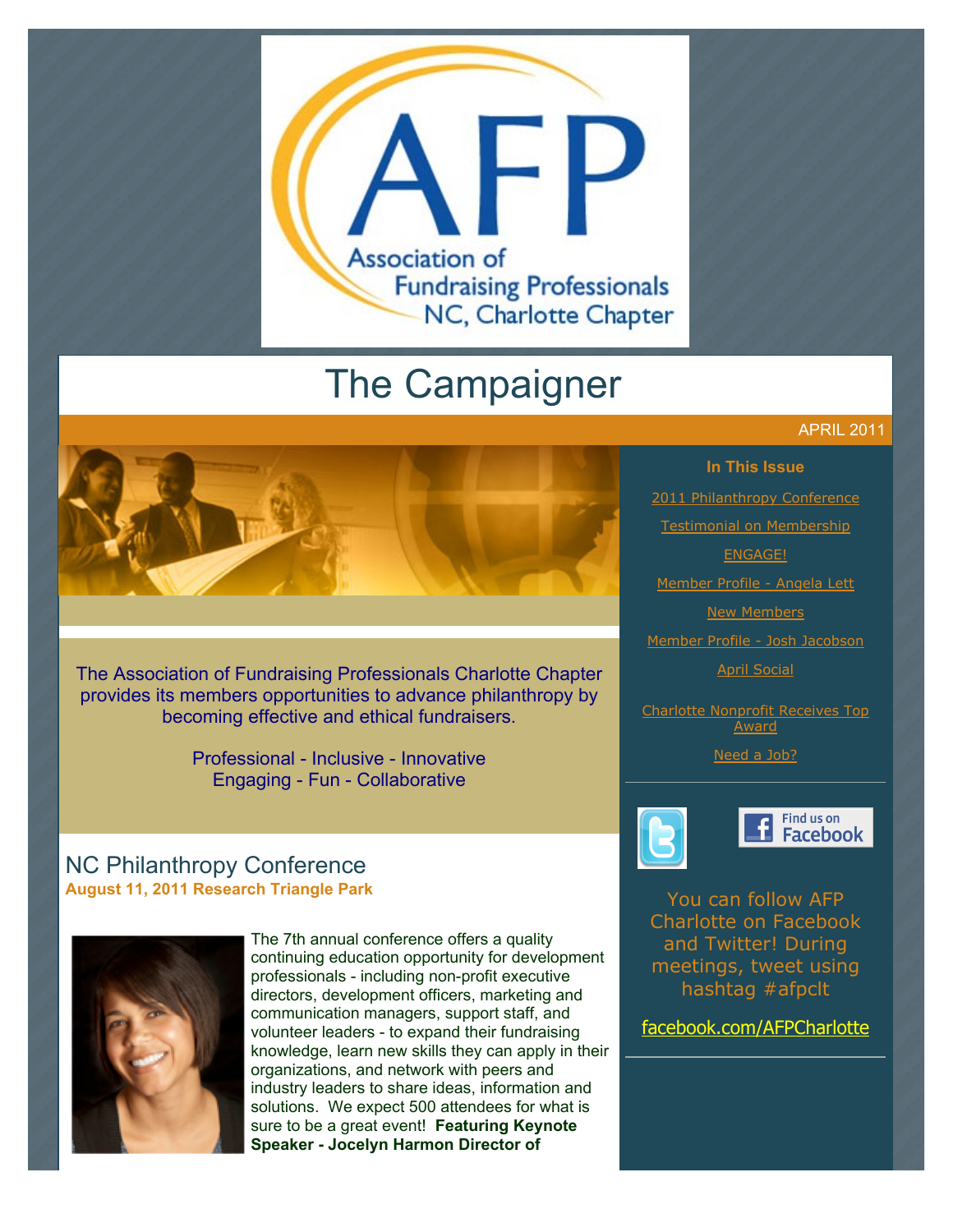#### **Nonprofit Services, Care2**

**Interested in Exhibiting?**  The Early Bird exhibitor fee is \$450.00 until April 30th. On May 1, exhibitor fee is \$500.00. Click [here](http://ncphilanthropyconference.org/resourcepartners.html) for guidelines.

**Pre-conference Sessions:** CFRE Review - August 9 and 10 Fundamentals of Fundraising - August 9 and 10

Interested in the CFRE Review Course or Fundamentals of Fundraising course? [Contact Dee Blake](mailto:dee.blake@duke.edu)

Looking for a Sponsorship Opportunity? [Contact Carolyn Brown,](mailto:chbrown@barton.edu) Chair

Interested in Volunteering? [Contact Oshana Watkins](mailto:oshana_watkins@yahoo.com)

For more information, visit [www.ncphilanthropyconference.org](http://www.ncphilanthropyconference.org/)

# A Testimonial **Susan Perry Yarber**

#### **Why did you join AFP?**

I joined AFP to connect with like minds. It's reassuring to have a group of professionals who "get" my struggles and my victories!

#### **What has been the greatest benefit of membership for you personally?**

Fundraising takes a lot of passion and energy

which can drain your batteries - the greatest benefit is recharging with "best practices" shared by my peers.

#### **What would you say to other fundraising professionals who are considering AFP membership?**

AFP membership is an essential step in establishing me as a professional who adheres to industry standards and ethics.

#### [Susan Perry Yarber](mailto:susan@knowdebt.org)

Director, Development Alliance Credit Counseling

# Engage! **In YOUR AFP Charlotte Chapter**



#### **Engage!**

Get more out of your AFP Charlotte membership by joining a committee or participating in an affinity group. Click the links to contact a chapter board member to learn more about these opportunities.





# **[NEED A JOB? HAVE](http://www.afp-charlotte.org/executivereferrals.html) A JOB TO PROMOTE?**

#### **2011 Board of Directors**

EXECUTIVE COMMITTEE

**President Amy Tribble, CFRE** VP of Resource Development Arts and Science Council

> **President-Elect Katie Benston, CFRE** Chief Program Officer Care Ring

**Vice President, Membership Michelle Hamilton, CFRE** Development Officer Crisis Assistance Ministry

**Vice President Programming Sharon Harrington, JD, CFRE** Director of Development College of Liberal Arts & Sciences UNC Charlotte

**Vice President, Outreach Armen S. Boyajian** Director of Leadership Giving Catholic Diocese of Charlotte

> **Secretary Kelly Lynn**

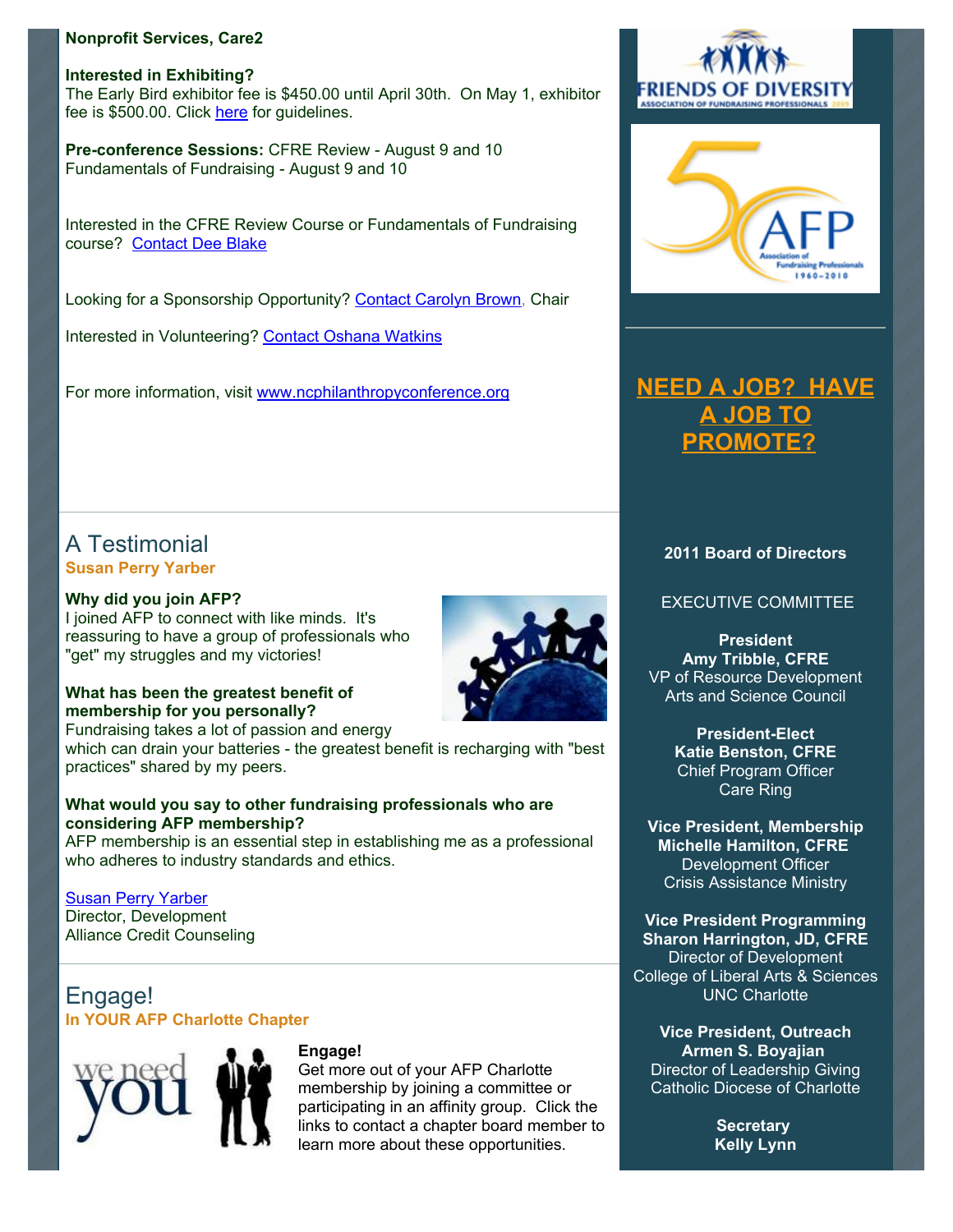#### **Marketing/Communications:**

Market AFP Charlotte to internal and external audiences by increasing the visibility and recognition of AFP Charlotte's work through news releases, [The Campaigner, and other PR that enhances our image. Contact Armen](mailto:asboyajian@charlottediocese.org) **Bovajian** 

#### **New Professionals Affinity Group:**

Meets monthly to serve those with less than 5 years of experience. This group is driven by the Board's strategic plan and our collective desire to better serve our membership. Contact Beth Fischer

#### **Scholarship Committee:**

Promote and enhance the professional development of fund development professionals in the Charlotte chapter by offering scholarships for educational opportunities. Committee members review scholarship applications and award funds for trainings, conferences and chapter memberships. Contact [Shannon Hinson](mailto:Shinson@thompsoncff.org)

#### **National Philanthropy Day:**

Plan and execute luncheon to honor Philanthropy in the Charlotte region. Subcommittees include: Logistics, Nominations, PR/Marketing, and Sponsorships. We meet at the UNC Charlotte Uptown campus monthly on Wednesday afternoons. (Parking is validated.) Contact [Stephanie Stenglein](mailto:StephanieS@charlottesymphony.org)

### Member Profile **Angela Lett - UNC Charlotte**

As a recent transplant to Charlotte, I was very excited to see that the AFP Charlotte chapter had a mentoring program. **Josh Jacobson** has been a wonderful resource as I learn more about the city and its donors. We have discussed many different ideas and it's great to have someone with an outside perspective on the challenges and opportunities that I encounter. Josh has also been very helpful in introducing me to other development professionals in Charlotte and making me aware of many organizations that I might not have known about otherwise.



**Angela Lett** is the **Director of Development** for the **Graduate School at UNC Charlotte**. While her primary focus is on major gifts, she is also building up a new program and is involved in the annual fund and marketing. Angela moved to Charlotte from Boston, where she was the **Associate Director of Development** at **The Boston Conservatory**, a private performing arts school.

New Members **Welcome to our newest members:** 

**Pamela Batchelder Johnson Jennifer M. Johnson**, Nevins, Inc. **Virginia Kelly Catherine Serrin Niekro**, Davidson College **Trena Palmer,** Charlotte Mecklenburg Senior Centers, Inc.

#### Director of Development & Community Engagement Charlotte Emergency Housing

**Treasurer Jennifer Sheely** Vice President Holy Angels Foundation, Inc.

**Past President. Community Board Training Doug Hartjes, CFRE** President Make-A-Wish Foundation of

Central & Western North Carolina

**Monthly Programs & Audioconferences Tamara Brainerd, CFRE** Vice President, Operations Junior Achievement of Central Carolinas

**Member Events**

**Grace Lewis, CFRE** Regional Executive/Vice President of Fund Development Girls Scouts Carolinas Peaks to Piedemont

**Legislative Joy Paige** VP for Instituional Advancements Johnson C. Smith University

> **Affinity Groups Beth Fischer, JD, CFRE** Director of Principal Gifts UNC Charlotte

**Senior Forum & Job Opportunities Jenni Gaisbauer, CFRE** Senior Vice President of Development Levine Museum of the New South

**NC Philanthropy Conference Jamie Hayes, CFRE** Director of Development Presbyterian Healthcare Foundation

**Scholarships Shannon Hinson** Director of Annual Fund Thompson Child & Family Focus

**Finance & Certification Katherine Lambert, CFRE** Executive Vice President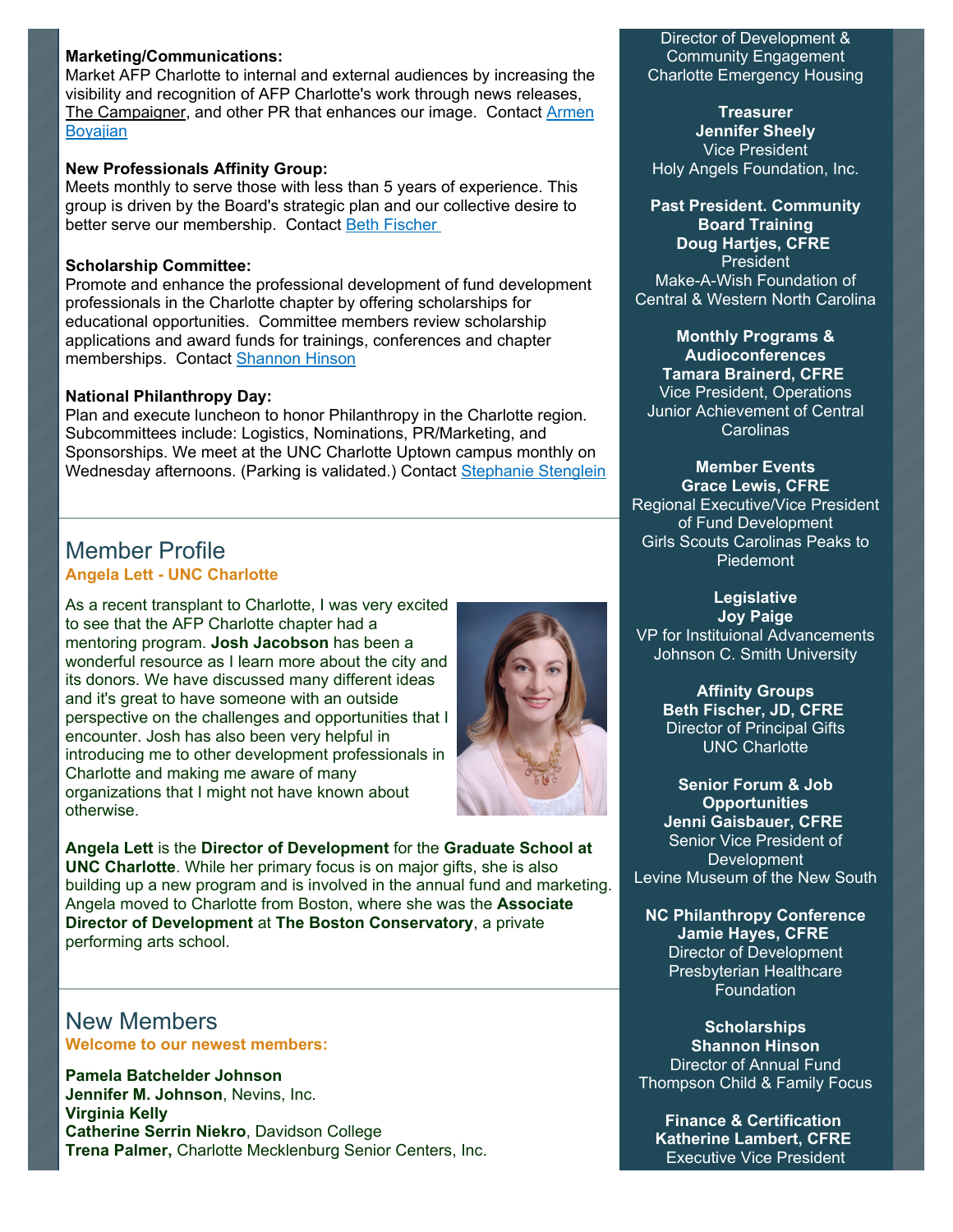#### **Danielle Ruffin Leonard Simmonds Hendrik Jacobus van Vuuren**, International House

For more info about AFP membership please contact [Brandon Prescott](mailto:brandon@cfcrights.org).

## Member Profile - Mentoring Matters **Josh Jacobson - Patton McDowell & Associates**

As a relatively new member of Charlotte's resource development sector (since 2008), I have benefited personally from the opportunity to network through AFP-Charlotte and meet other professionals in the region. The Mentoring Program has been an opportunity for me to give back to an organization that has helped me onboard to my new community.



I am particularly pleased to have the opportunity to serve as a mentor to another transplant to the Charlotte area. I feel energized working with **Angela Lett**, a talented fundraising professional who, like me, cut her teeth in development with a cultural institution in the Northeast. And I've learned something important from working with her - I'm not really new to Charlotte anymore! Serving as a mentor has helped me realize how deeply connected I am to the region, and how

thankful I am for the relationships I've made. While our discussions have ranged from acclimating to the South to more tactical strategy and brainstorming, our ongoing dialogue is a welcomed respite and always a highlight of my busy schedule.

**Josh Jacobson** is **Director** at **Patton McDowell & Associates**, a consulting firm dedicated to helping nonprofits and charitable foundations achieve their goals. He brings more than a decade of resource development experience at several acclaimed educational and cultural organizations to the PMA team. Josh specializes in strategic positioning and tactical design, helping nonprofits develop the platform and tools necessary to support effective fundraising activities. His expertise is in strategic planning, the creation annual and capital development plans, case strategy, prospect research, grant writing and data flow analysis.

Before relocating to NC, Josh spent five seasons as **Director of Major Gifts** with **NYC's Manhattan Theatre Club**, where he raised funds to support the development of new work and world premiere theatre productions, and three years in prospect research with the **Juilliard School**. He currently serves on development committees for **The Light Factory** and the **Down Syndrome Association of Charlotte**.

# April Social - Members Only **After Hours Social**

Come join fellow professionals at an after hours social event. Our spring event will be held at Dilworth Neighborhood Grille. We will have yummy eats (cash bar) and we will also be having a drawing for prizes, one of which is a complimentary pass to this year's NC AFP Philanthropy Conference which is to be held on August 11th in Research Triangle Park.

#### Girl Scouts, Hornets' Nest Council

**Finance & Sponsorships Patton McDowell, CFRE** Patton McDowell & Associates

**Mentoring**

**Benjamin T. Mohler, CFRE** Director of Philanthropy and **Development** The University of North Carolina at Charlotte The William States Lee College of **Engineering** 

**Membership Recruitment & Retention, Every Member Campaign Brandon Prescott** Associate Director of Development Council for Children's Rights

**National Philanthropy Day Stephanie Stenglein** Annual Campaign and Patron Information Manager Charlotte Symphony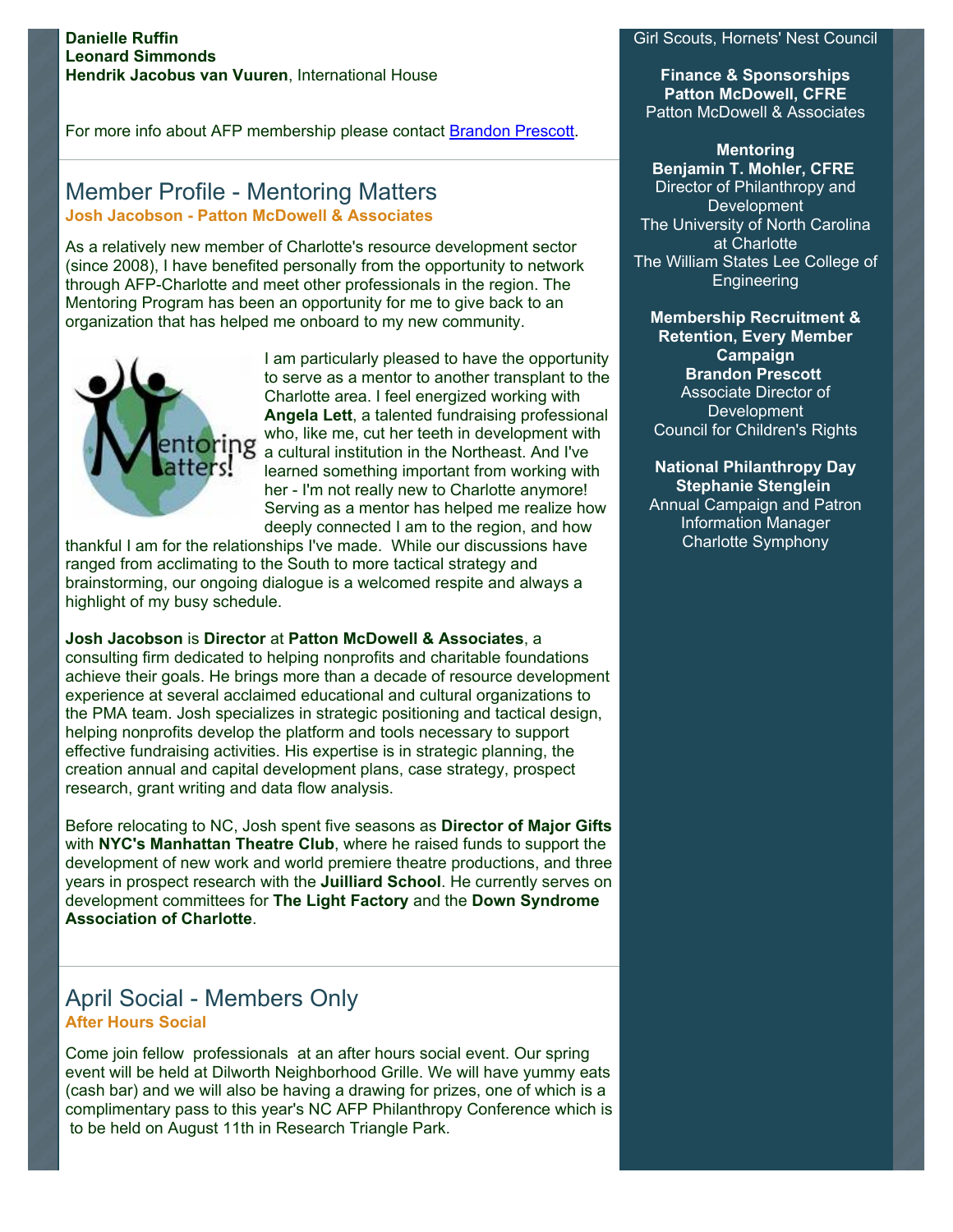Please come join us! FREE (members only) but please register so that we can get an accurate headcount.

Dilworth Neighborhood Grille 911 East Morehead St Charlotte NC April 28th, 2011 5:30 to 7:30



#### [REGISTRATION LINK](http://www.afp-charlotte.org/rsvp_details.html?id=3035)

# News from AFP International Conference

Sharon Harrington shared the following information from the AFP International Conference held March 20-22, 2011 in Chicago:

 $\checkmark$  There will be a new membership rate for nonprofit organizations. Cost is \$2,000 for 8 memberships. The memberships stay with the organization and do not follow the person if they leave.

 $\checkmark$  On March 19, 2011, the AFP International Board of Directors approved the creation of nine new chapters-the most ever chartered at one time-including eight collegiate chapters. The total number of AFP chapters is now 222.

For more information on the Conference and AFP International see [www.afpnet.org](http://www.afpnet.org/)

# Charlotte Nonprofit Receives Top International Fundraising Honor

**Arts & Science Council of Charlotte-Mecklenburg, Inc.**

Arlington, VA - The [Association of Fundraising Professionals](http://www.afpnet.org/) (AFP) has bestowed its highest fundraising honor, the **Campbell & Company Award for Excellence in Fundraising,** Small Category (five or fewer [individuals in the fundraising department\) to the Arts & Science Council](http://www.artsandscience.org/) (ASC) of Charlotte-Mecklenburg, Inc., located in Charlotte, N.C.

The award honors organizations that have developed campaigns, initiatives, projects or techniques that have grown and increased its fundraising infrastructure, program and results. The award was presented at AFP's Awards for Philanthropy Banquet during the International Conference on [Fundraising on Monday, March 21, 2011, in Chicago. Read the AFP Press](http://www.afp-charlotte.org/customers/102012921065393/filemanager/ASC_AFP_AWARD.pdf) Release